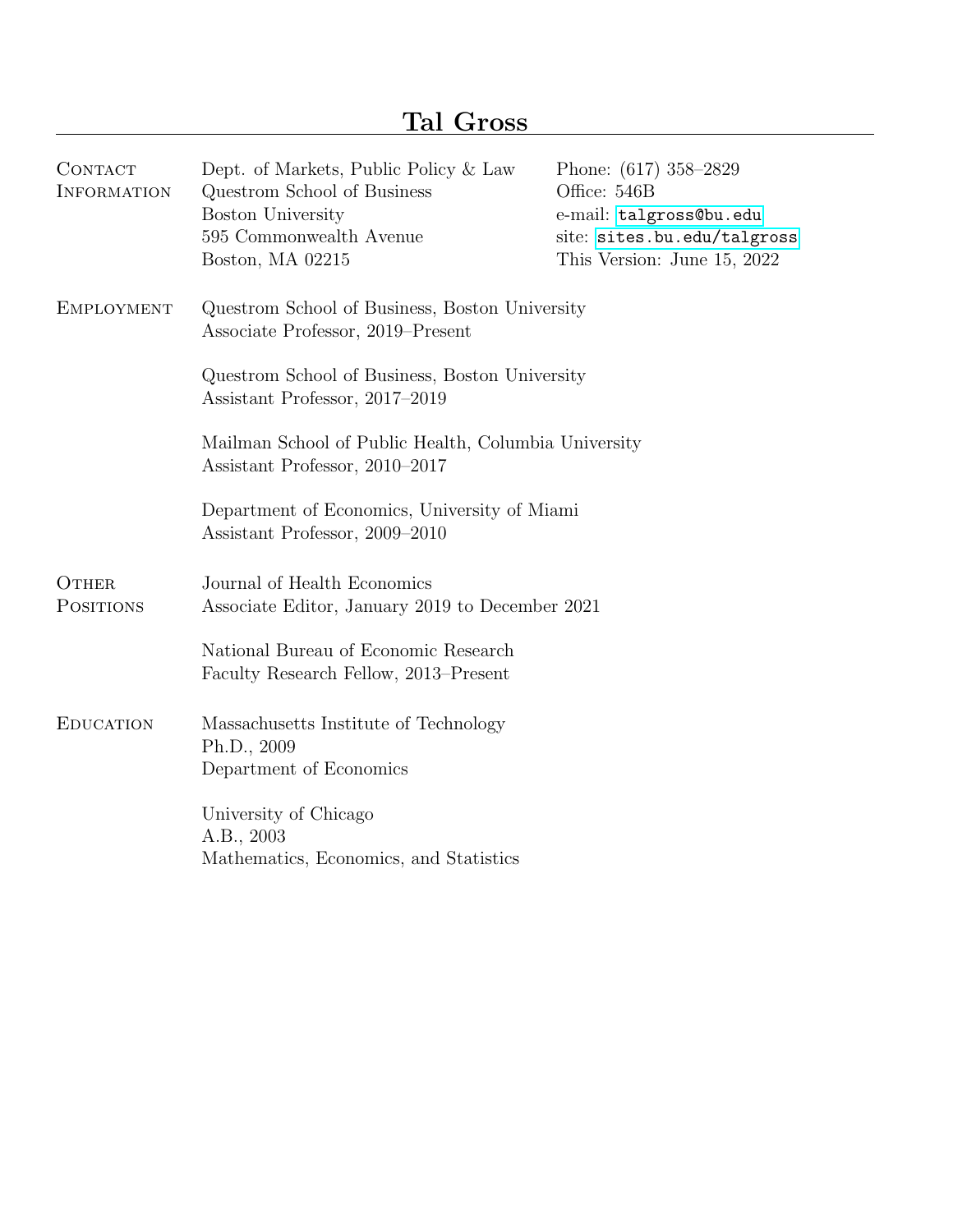Economics **PUBLICATIONS** Gross, Tal and Matthew J. Notowidigdo. "Health Insurance and the Consumer Bankruptcy Decision: Evidence from Medicaid Expansions." Journal of Public Economics, 95(7–8), 2011. Pages 767–778.

> Anderson, Michael, Carlos Dobkin, and Tal Gross. "The Effect of Insurance on the Use of Medical Services." American Economic Journal: Economic Policy, 3(4), 2012. Pages 1–27.

> Anderson, Michael, Carlos Dobkin, and Tal Gross. "The Effect of Health Insurance on Emergency Department Visits: Evidence from an Age-Based Eligibility Threshold." Review of Economics and Statistics, 96(1), 2014. Pages 189–195.

> Gross, Tal, Matthew J. Notowidigdo and Jialan Wang. "Liquidity Constraints and Consumer Bankruptcy: Evidence from Tax Rebates." Review of Economics and Statistics, 96(3), 2014. Pages 431–443.

> Gross, Tal, Jeanne Lafortune, and Corinne Low. "What Happens the Morning After? Access to Emergency Contraception and its Impact on Fertility and Abortion." Journal of Policy Analysis and Management, 33(1), 2014. Pages 70–93.

> Gross, Tal and Jeremy Tobacman. "Dangerous Liquidity and the Demand for Health Care: Evidence from the 2008 Stimulus Payments." Journal of Human Resources, 49(2), 2014. Pages 424–445.

> Chang, Tom and Tal Gross. "How Many Pears Would a Pear Packer Pack if a Pear Packer Could Pack Pears at Quasi-Exogenously Varying Piece Rates? An Empirical Evaluation of Inter-temporal Labor Supply." Journal of Economic Behavior & Organization, 99, 2014. Pages 1–17.

> Garthwaite, Craig, Tal Gross, and Matthew J. Notowidigdo. "Public Health Insurance, Labor Supply, and Employment Lock." Quarterly Journal of Economics, 129(2), 2014. Pages 653–696.

> Chang, Tom, Joshua Graff Zivin, Tal Gross, and Matthew Neidell. "Particulate Pollution and the Productivity of Pear Packers." American Economic Journal: Economic Policy, 8(3), 2016. Pages 141–169. Corrigendum published August, 2019; 11(3). Pages 454–456.

> Garthwaite, Craig, Tal Gross, and Matthew J. Notowidigdo. "Hospitals as Insurers of Last Resort." American Economic Journal: Applied Economics, 10(1), 2018. Pages 1–39.

> Chang, Tom, Joshua Graff Zivin, Tal Gross, and Matthew Neidell. "The Effect of Pollution on Office Workers: Evidence from Call Centers in China." American Eco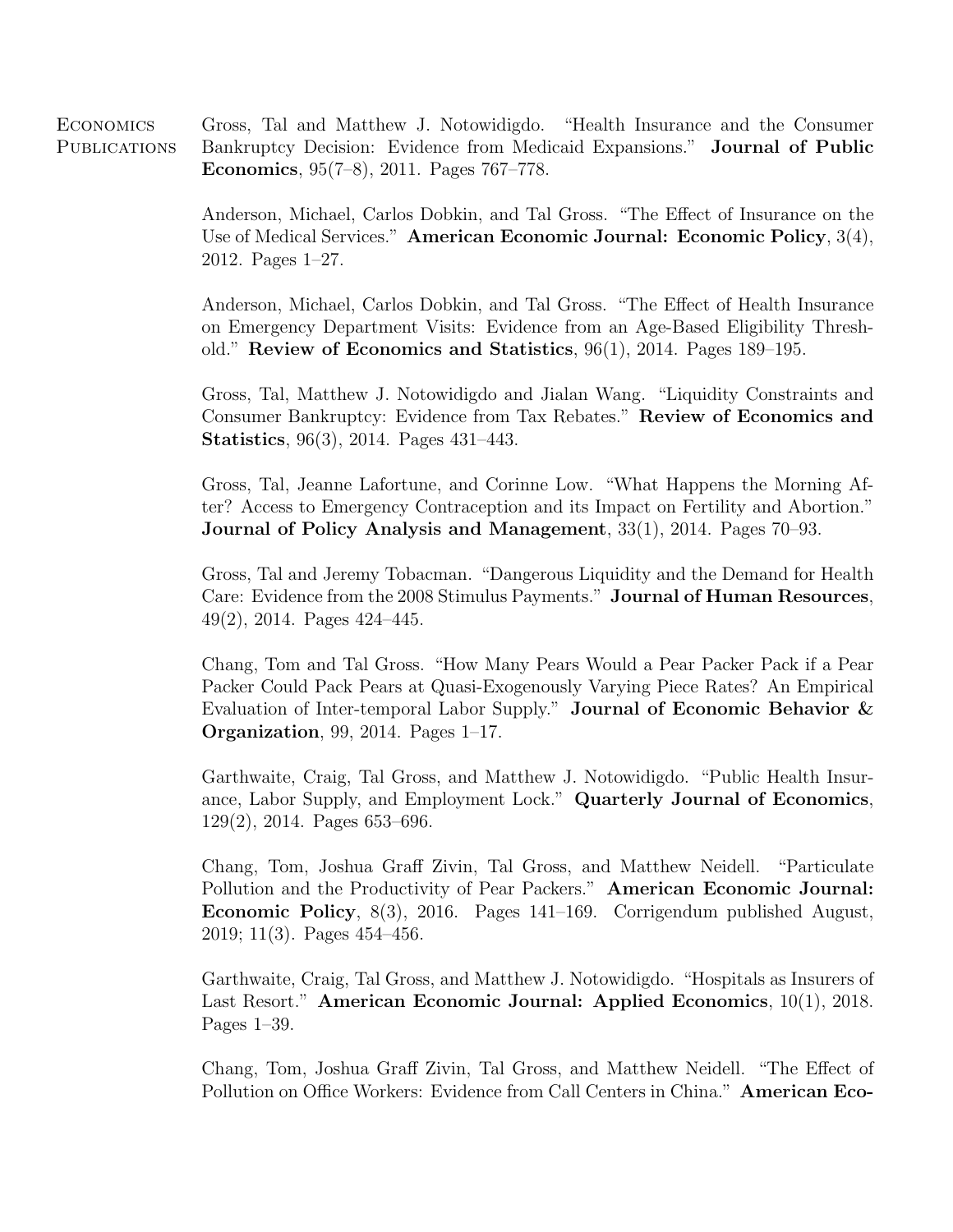nomic Journal: Applied Economics, 11(1), 2019. Pages 151–172.

Gross, Tal, Matthew J. Notowidigdo, and Jialan Wang. "The Marginal Propensity to Consume Over the Business Cycle." American Economic Journal: Macroeconomics, 12(2), 2020. Pages 351–384.

Gross, Tal, Raymond Kluender, Feng Liu, Matthew J. Notowidigdo, and Jialan Wang. "The Economic Consequences of Bankruptcy Reform." American Economic Review, 111(7), 2021. Page 2309–2341.

Gross, Tal, Tim Layton, and Daniel Prinz. "The Liquidity Sensitivity of Healthcare Consumption: Evidence from Social Security Payments." American Economic Review: Insights, 4(2), 2022. Pages 175–190.

PUBLIC HEALTH Gross, Tal, and Bradley Trenkamp. "Risk of Bankruptcy Among Applicants to Dis- $\&$  Medical **PUBLICATIONS** ability Insurance." Journal of Health Care for the Poor and Underserved, 2015.

> Casey, Martin, Tal Gross, Juan Wisnivesky, Kristian Stensland, William Oh, and Matthew D. Galsky. "The impact of regionalization of cystectomies for bladder cancer on racial disparities in utilization." The Journal of Urology, 2015.

> Gross, Tal, Sherry Glied, and Peter Muennig. "Widening mortality disparities by educational attainment among native-born Americans adults over 3 decades of follow up: the mystery deepens." International Journal of Healthcare, 2015.

> Howard, Andrea, Yael Hirsch-Moverman, Koen Frederix, Amrita Daftary, Suzue Saito, Tal Gross, Yingfeng Wu, and Llang Bridget Maama. "The START Study to evaluate the effectiveness of a combination intervention package to enhance antiretroviral therapy uptake and retention during TB treatment among TB/HIV patients in Lesotho: rationale and design of a mixed-methods, cluster-randomized trial." **Global** Health Action, 2016.

> Choi, Yoon Jeong, Haomiao Jia, Tal Gross, Katie Weinger, Patricia W. Stone, and Arlene M. Smaldone. "The Impact of Medicare Part D on the Proportion of Outof-Pocket Prescription Drug Costs Among Older Adults With Diabetes." Diabetes Care, 2016.

> Garthwaite, Craig, Tal Gross, Matthew J. Notowidigdo, and John Graves. "Insurance Expansion and Hospital Emergency Department Access: Evidence from the Affordable Care Act." Annals of Internal Medicine, 2016.

> Accordino, Melissa K., Jason D. Wright, Sowmya Vasan, Alfred I. Neugut, Tal Gross, Grace C. Hillyer, and Dawn L. Hershman. "Association between survival time with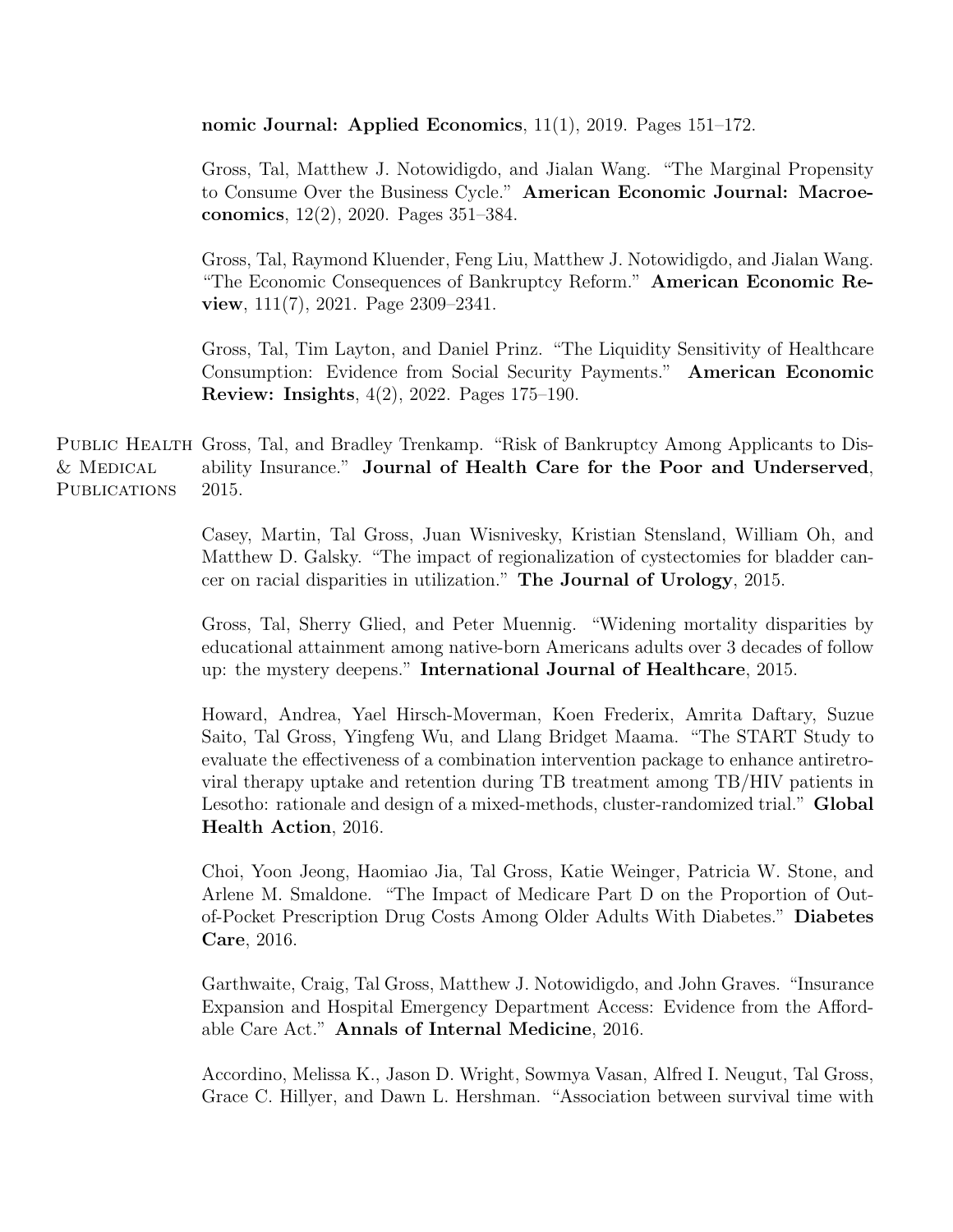|                              | metastatic breast cancer and aggressive end-of-life care." Breast Cancer Research<br>and Treatment, 2017.                                                                                                                                                      |
|------------------------------|----------------------------------------------------------------------------------------------------------------------------------------------------------------------------------------------------------------------------------------------------------------|
|                              | Allen Heidi, Ashley Swanson, Jialan Wang, and Tal Gross. "Early Medicaid Expan-<br>sion Associated With Reduced Payday Borrowing In California." Health Affairs,<br>2017.                                                                                      |
|                              | Gross, Tal and Miriam Laugesen. "The Price of Health Care: Why is the US an<br>Outlier?" Journal of Health Politics, Policy and Law, 2018.                                                                                                                     |
|                              | Allen, Heidi, Erica Eliason, Naomi Zewde, and Tal Gross. "Can Medicaid Expansion<br>Prevent Housing Evictions?" Health Affairs, 38 No. 9 2019.                                                                                                                 |
|                              | Zewde, Naomi, Erica Eliason, Heidi Allen, and Tal Gross. "The Effects of the ACA<br>Medicaid Expansion on Nationwide Home Evictions and Eviction-Court Initiations:<br>United States, 2000–2016." American Journal of Public Health, October, 2019.            |
| NON-REFEREED<br>PUBLICATIONS | "How Did the Great Recession Affect Payday Loans?" with Sumit Agarwal and<br>Bhashkar Mazumder. Economic Perspectives, 2, 2016.                                                                                                                                |
|                              | "All Medicaid Expansions Are Not Created Equal: The Geography and Targeting<br>of the Affordable Care Act," with Craig Garthwaite, John Graves, Zeynal Karaca,<br>Victoria Marone, and Matthew J. Notowidigdo. Brookings Papers on Economic<br>Activity. 2019. |
| <b>GRANTS</b>                | Washington Center for Equitable Growth, 2016, "The Effect of Government Cash"<br>Assistance on Household Credit Access and Use." Co-Principal Investigator.                                                                                                    |
|                              | Russell Sage Foundation, 2016, "Can the Affordable Care Act Medicaid Expansions<br>Protect the Creditworthiness of Low-Income Americans?" Co-Principal Investigator.                                                                                           |
|                              | Robert Wood Johnson Foundation, 2014, "Examining How Policy Changes such as<br>Medicaid Expansion under the Affordable Care Act Affect Hospitals' Uncompensated<br>Care." Principal Investigator.                                                              |
|                              | Sloan Foundation, 2012, "Consumer Bankruptcy in the United States: A New Data<br>Set." Co-Principal Investigator.                                                                                                                                              |
|                              | Russell Sage Foundation, 2012–2014, "The Great Recession and Fringe Banking."<br>Principal Investigator.                                                                                                                                                       |
|                              | George and Obie Shultz Fund, 2007, "How Many Pears Would a Pear Packer Pack?<br>An Empirical Evaluation of Intertemporal Labor Supply." Co-Principal Investigator.                                                                                             |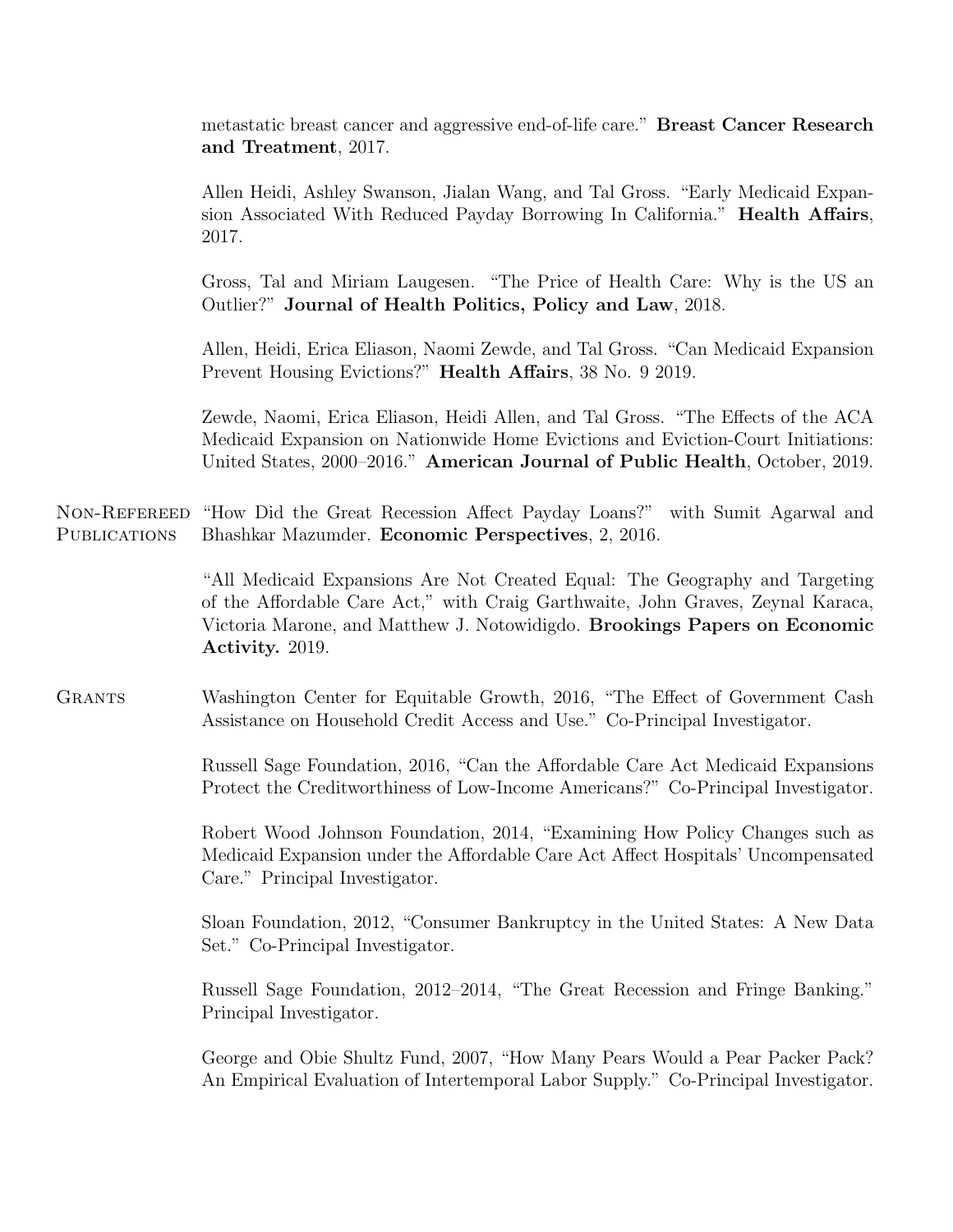Honors AEJ Applied Excellence in Reviewing Award, 2019–2020.

Boston University Questrom School of Business Dean's Research Scholar, July 2019 to June 2021; July 2021 to June 2023.

Boston University Questrom School of Business 2019 Molly McCombe and T.J. Callahan Faculty Research Award.

Outstanding Paper Award in Financial Institutions, Midwest Finance Association (with Matt Notowidigdo and Jialan Wang).

Raymond Vernon Memorial Award (with Jeanne Lafortune and Corinne Low) for best article in the Journal of Policy Analysis and Management, 2014.

Early Career Teaching Award, Columbia University, Mailman School of Public Health, 2012.

mit Undergraduate Economics Association Teaching Award, 2008.

Phi Beta Kappa, 2003.

**REFEREE SERVICE** 

American Economic Journal: Applied Economics; American Economic Journal: Economic Policy; American Economic Journal: Macroeconomics; American Economic Review; American Economic Review: Insights; American Journal of Preventive Medicine; American Journal of Health Economics; Contemporary Economic Policy; Demography; Disaster Medicine and Public Health Preparedness; Econometrica; Economic Journal; Forum for Health Economics & Policy; Health Affairs; Health Economics; Health Services Research; Industrial Relations; International Economic Review; International Dental Journal; International Journal of Health Economics and Management; IZA Journal of Labor Economics; JAMA Internal Medicine; Journal of Banking and Finance; Journal of the European Economic Association; Journal of Economics & Management Strategy; Journal of Environmental Economics and Management; Journal of Family and Economic Issues; Journal of Health Economics; Journal of Human Resources; Journal of Industrial Economics; Journal of Law and Economics; Journal of Law, Economics, & Organization; Journal of Legal Studies; Journal of Monetary Economics; Journal of Policy Analysis and Management; Journal of Political Economy; Journal of Public Economics; Journal of Risk and Insurance; Labour Economics; Medical Care Research and Review; North American Journal of Economics and Finance; Quantitative Economics; Quarterly Journal of Economics; Review of Economics and Statistics; Review of Financial Studies; Research in Labor Economics; The Review of Economic Studies; Resource and Energy Economics.

Presentations 2021: Healthcare, Education, and Labour Markets Virtual Mini-Conference, Univer-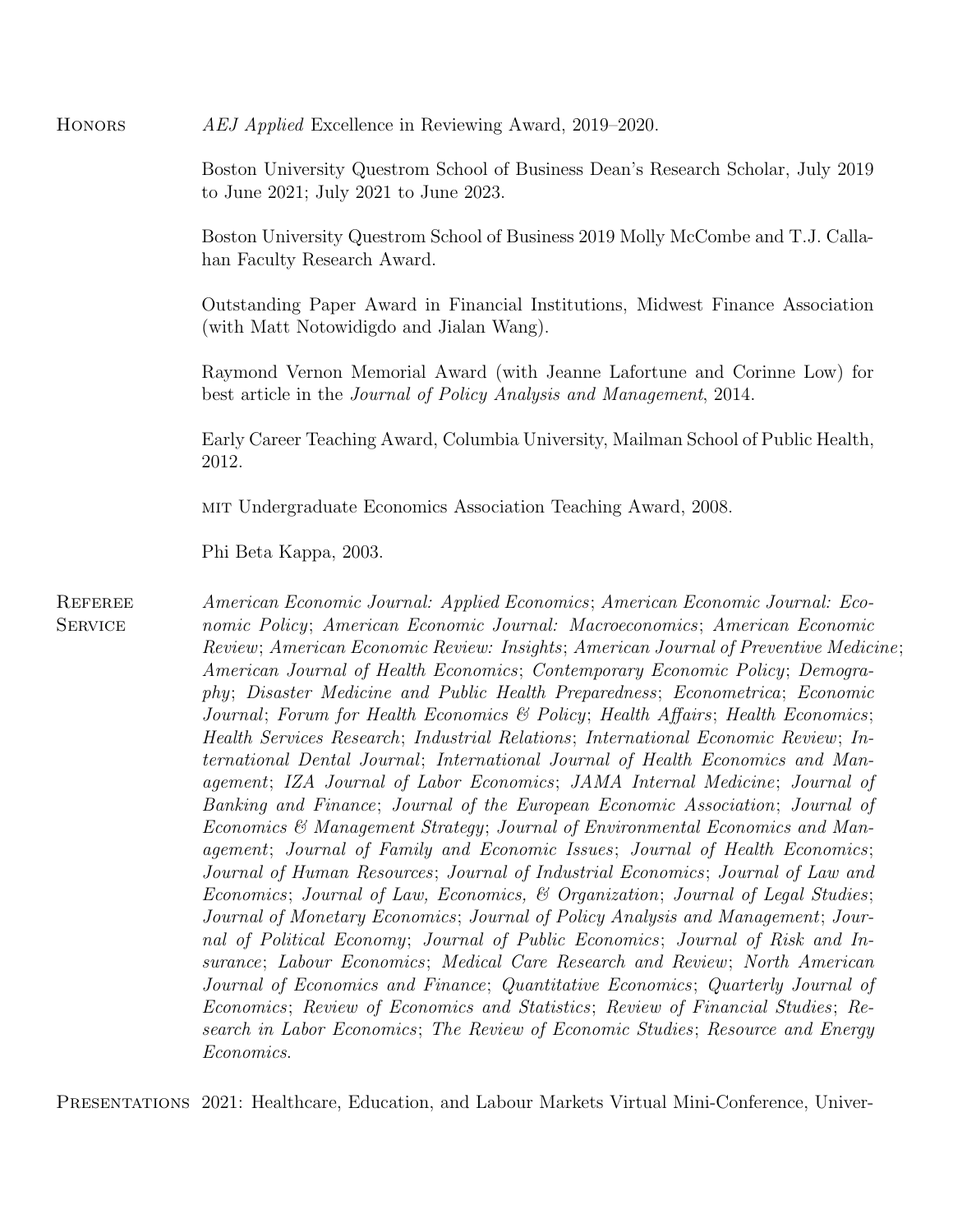sity of Cambridge, Zoom; Department of Economics, Birkbeck, University of London, Zoom, May; Department of Economics, University of Virginia, Charlottesville, November; Southern Economics Association Annual Meetings, Zoom, November.

2020: Midwestern Health Economics Conference, Zoom, September.

2019: American Economic Association Annual Meetings, Atlanta, January; BU-Harvard-MIT Health Economics Seminar, Cambridge, April; Notre Dame, Department of Economics, South Bend, September; Duke University, Finance Department, Durham, October; National Tax Association Annual Meeting, Tampa, November; The University of Hong Kong, Hong Kong, December.

2018: NBER Health Care program meeting, Cambridge, December.

2017: Boston University, Questrom School of Business, January; University of California at Santa Barbara, Department of Economics, January; nber Law and Economics Program meeting, Cambridge, March; appam Research Meeting, Chicago, November; Queens University, Department of Economics, November.

2016: New York University, Wagner School of Policy, February; Boston University, Questrom School of Business, March; Health Care Management Department, Wharton School, Philadelphia, March; NBER Health Economics Program Meeting, Cambridge, April; Vanderbilt University, Department of Economics, Nashville, November; Syracuse University, Department of Economics, December.

2015: RAND Corporation, Santa Monica, March; The New York Federal Reserve Bank, Research Department, May; Federal Reserve Bank of Chicago, Chicago, November; Bureau of Economic Analysis, District of Columbia, November.

2014: American Economic Association Annual Meetings, Philadelphia, January; Cornell University, Department of Policy Analysis and Management, Ithaca, April; University of Texas at Austin, Department of Economics, Austin, October; Yale University, Department of Health Policy and Management, New Haven, November.

2013: American Economic Association Annual Meetings, San Diego, January; University of Illinois, College of Business, Champaign, April; International Banking, Economics, and Finance Association Summer Meeting, Seattle, June; NBER Summer Institute, Health Care Meeting, Cambridge, July; Vanderbilt University, Health Economics and Policy Seminar Series, Nashville, September; The Brookings Institution, Washington, October; Annual Health Economics Conference, Philadelphia, October; Weill Cornell Medical College, The Center for Healthcare Informatics and Policy, New York City, October.

2012: American Economic Association Annual Meetings, Chicago, January; ucla Center for Population Research, Los Angeles, January; NBER Summer Institute, Law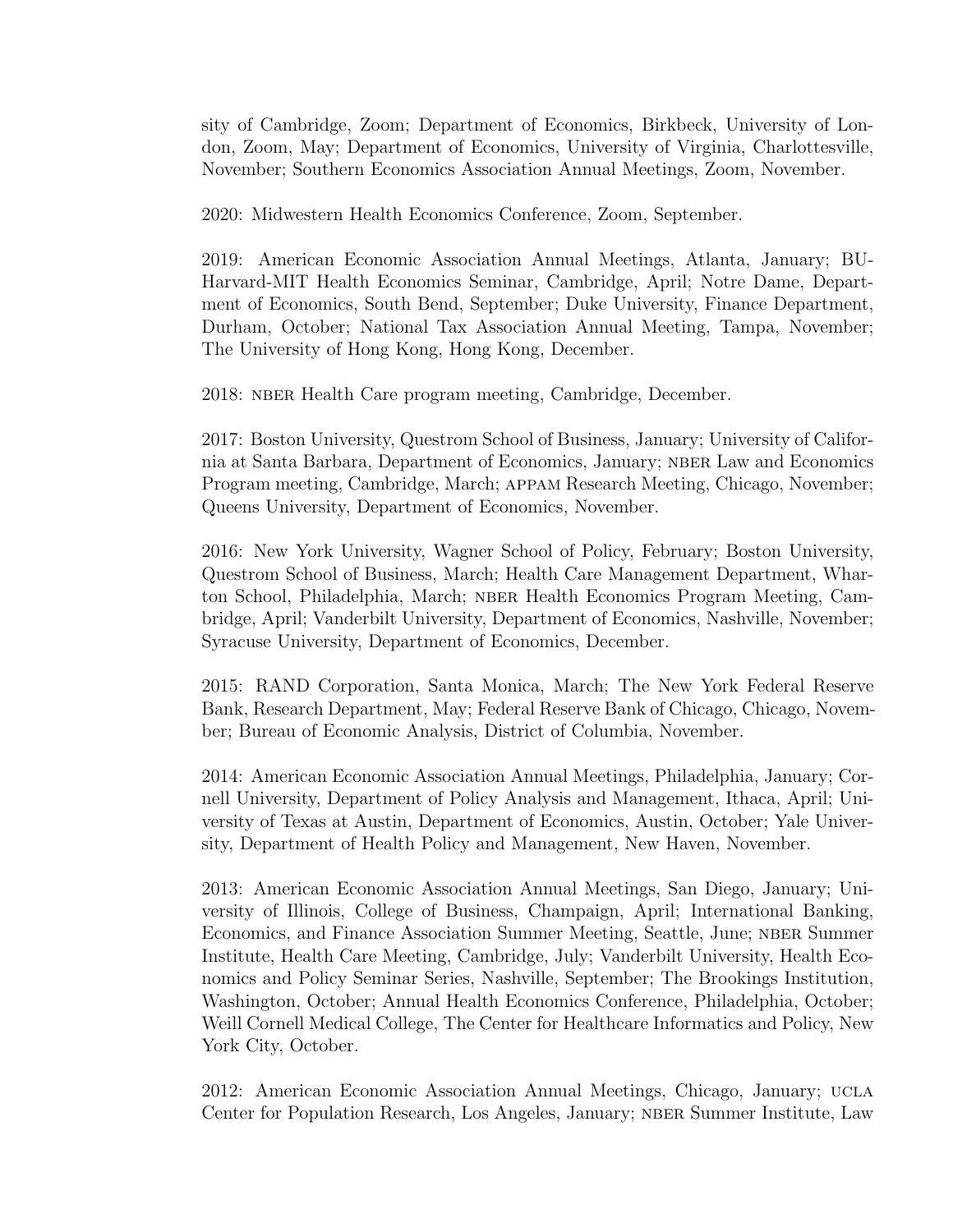and Economics Meeting, Cambridge, July; University of Chicago, Department of Economics, Hyde Park, October.

2011: International Health Economics Association 8th World Congress, Toronto, July; Philadelphia Federal Reserve, Philadelphia, September; National Tax Association Annual Meeting, New Orleans, November; University of Illinois, Institute of Government and Public Affairs, Chicago, November.

2010: University of Maryland, Department of Economics, College Park, February; Florida International University, Department of Economics, Miami, March; Federal Reserve Bank of Chicago, Chicago, May; Midwest Health Economics Conference, Chicago, May; American Society of Health Economists Meeting, Ithaca, June; NBER Summer Institute, Household Finance Meeting, Cambridge, July; Yale University, Department of Economics, New Haven, September; Lehigh University, Department of Economics, Bethlehem, October; Federal Reserve Board, Household and Real Estate Finance, Washington, November; National Tax Association Annual Meetings, Chicago, November.

2009: DePaul University, Department of Economics, Chicago, January; Emory University, School of Public Health, Atlanta, January; Cornell University, Department of Policy Analysis and Management, Ithaca, January; University of Illinois, Department of Agricultural and Consumer Economics, Urbana-Champaign, January; Urban Institute, Washington DC, January; Congressional Budget Office, Washington DC, January; Society of Labor Economists Meeting, Cambridge, May; American Law and Economics Association Meeting, San Diego, May; NBER Summer Institute, Health Economics Meeting, Cambridge, July.

Teaching Managerial Economics in BU's Online MBA Program, Mod 1. Fall 2020, Spring 2021, Fall 2021, Spring 2022.

> Strategy, Economics, and Policy in the Health Sector (MBA, BU Course HM820) Spring 2019, Spring 2020, Fall 2020, Spring 2021, Fall 2021, Spring 2022.

Modeling Business Decisions and Market Outcomes (Undergraduate, BU Course QM222) Spring 2018, Fall 2018, Spring 2019, Spring 2020.

Research Methods: Large Scale Data Analysis (Masters level, Columbia course P8508) Fall 2015.

Health Systems Studio Core Curriculum (Masters level) Fall 2012 – Fall 2016.

Introduction to Health Economics (Masters level, Columbia course P6503)